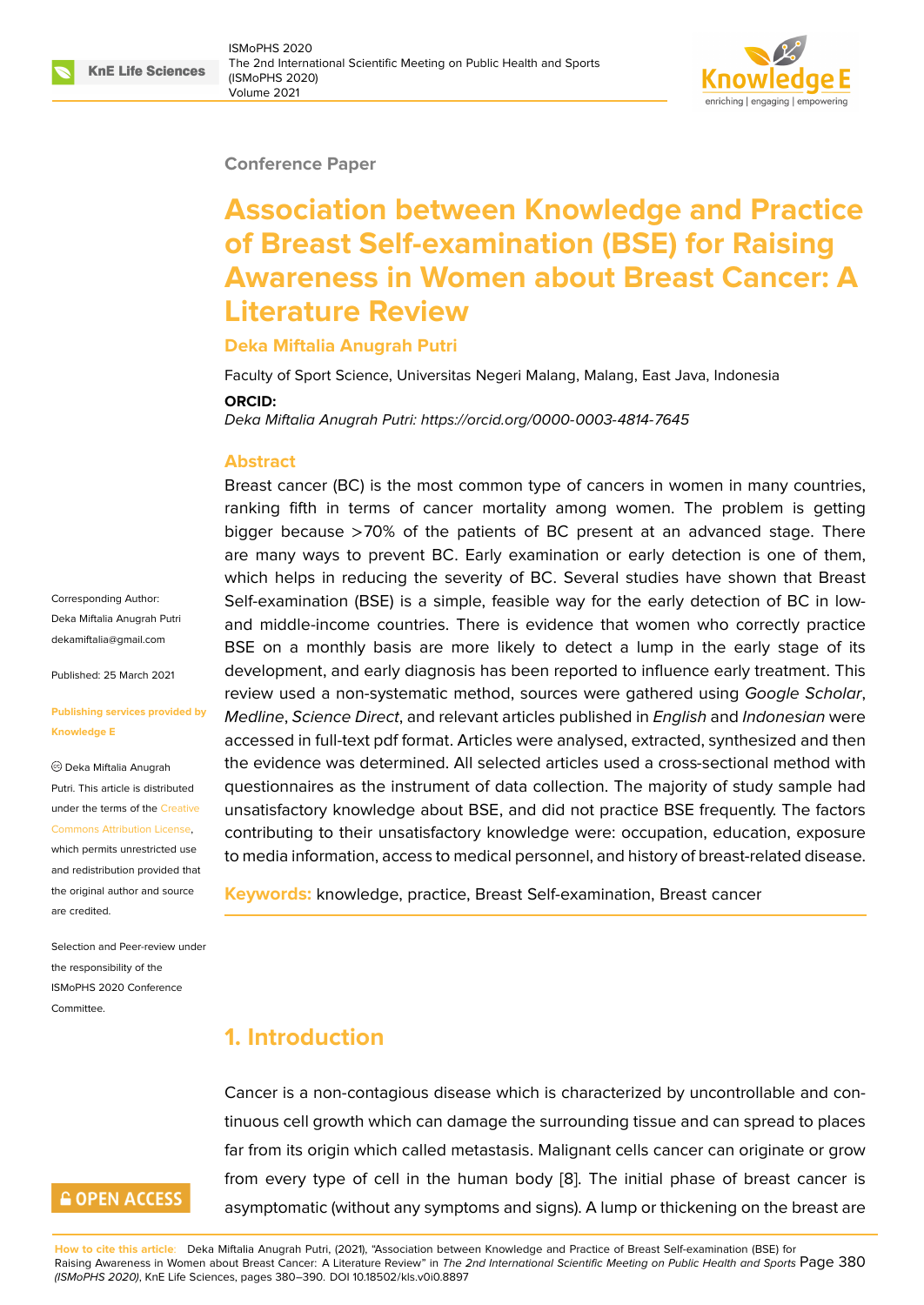the most common sign and symptoms, while the signs and symptoms in advanced stage is the sunken skin, retraction, or nipple deviation and pain, tenderness or discharge in particular bleeding from the nipple. Thick skin with pores similar to an orange peel with / without ulceration of the breast signs. Sometimes there is enlargement of axillary lymph nodes or supraclavicular lymph nodes in neck area. Extensive metastases include symptoms and signs such as anorexia or severe decrease weight, pain in the shoulders, waist, lower back or pelvis, indigestion, headache, and sometimes blurred vision [9].

Breast cancer (BC) is the most common cancer in women in many countries in the world, ranking second among cancer diseases and the fifth in terms of cancer mortality among women [6]. According to WHO, 8-9 % of women will have breast cancer. [T](#page-9-1)his make breast cancer as a type of cancer which most commonly found in women [13, 21]. In Indonesia, the prevalence of breast cancer incidences amounted to 26 per 10,000 women. For Eas[t J](#page-9-2)ava, the number of women who suffered from breast cancer in 2013 where 9688 sufferers [18]. Based on the profile cancer mortality, the mortali[ty](#page-9-3) [rate](#page-10-0) caused by breast cancer in women amounted to 21,4% [21].

The incidence of breast cancer is increasing in accordance with age, because of the decline in organ functio[n a](#page-10-1)nd immune deficiencies [17]. However, young age is also not a guarantee of safe from breast cancer [13, 20].

In Indonesia, the problem of breast cancer getting bigger because of more than 70% of sufferers come to the doctor at an adva[nce](#page-10-2)d stage. There are many ways you can done to prevent breast cance[r. E](#page-9-3)[arly](#page-10-3) examination or early detection is very important to reduce severity of breast cancer [16]. Several studies showed that breast self-examination (BSE) is a simple, feasible way for BC early detection in low–middle income countries [20].

There is evidence that women who correctly [pr](#page-10-4)actice BSE monthly are more likely to detect a lump in the early stage of its development, and early diagnosis has been reported to influe[nce](#page-10-3) early treatment and to yield a better survival rate [20]. Early detection of delay is likely due to a lack of knowledge of women about early detection of breast cancer [22]. There are a number of factors that may influence the knowledge and practice of BSE in women, such as literacy, occupation, family history of [BC,](#page-10-3) marital status, and access to BSE information [16, 20]. In addition, performing BSE on a regular basis makes wo[men](#page-10-5) accustomed to the normal appearance and feel of their breasts and they are able to notice any changes in their breast as soon as they present. About one in every eight women in North Am[eri](#page-10-4)[ca a](#page-10-3)nd Western European countries is subject to breast cancer, and one in every 30 women loses her life to this merciless illness. Early detection of breast cancer increased the 5-year survival rate to 85%, while detecting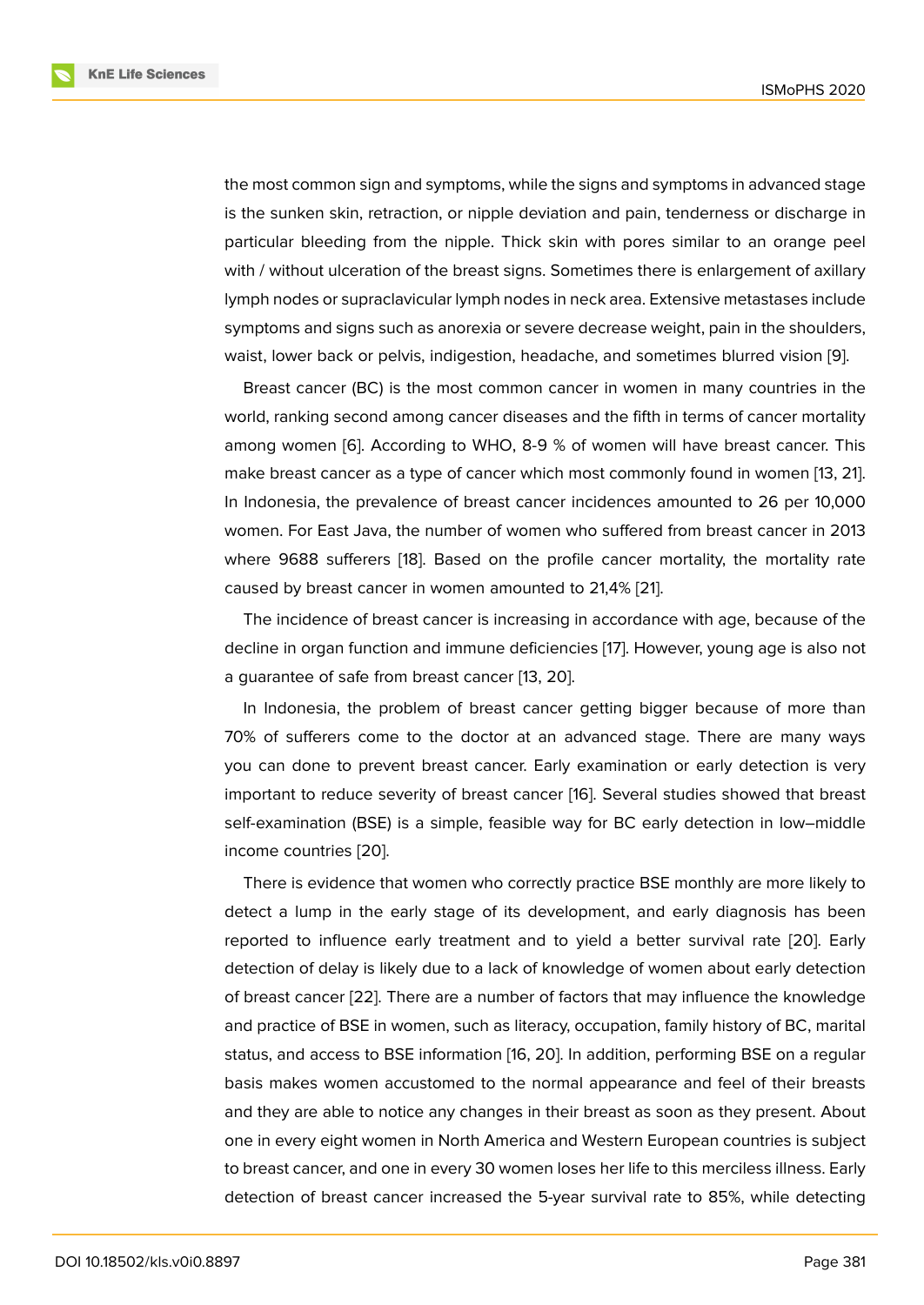it further on in the course brought the survival rate down to 56%. Therefore, the WHO proposes BSE as a method of immense value for decreasing the mortality rate by early detection of breast cancer [21], especially in regions where mammography and regular clinical examinations are not feasible. However, despite its numerous advantages, BSE is still practiced on a very low scale, the frequency of which differs among different countries [1]. The techniqu[e of](#page-10-0) BSE is briefly described below:

### **1.1. Loo[k](#page-8-0)**

Stand in front of a mirror and look at each breast separately. Note the size, shape, colour, contour and direction of your breasts and nipples. Raise your arms over your head and look at your breasts, as you turn slowly from side to side. Press your hands on your hips and push your shoulders forward. Look at each breast separately [11].

### **1.2. Feel**

Stand in front of a mirror and start BSE just below the collar bone. Use the left hand for the right breast. Moisten the pads of your three middle fingertips with body lotion. Apply firm pressure and make small circles as you go back or forth (up or down, circular or spoke style) in a pattern covering all the breast area including the nipple. Extend the examination to the breast tissue in the underarm, change your hand and repeat BSE on the opposite breast. Lie down and raise one arm above your head. Examine your breasts as before, omitting the underarm. Change your arm and repeat BSE on the opposite breast [11].

### **1.3. Note**

Record your observations and mark your calendar for BSE next month [11].

# **2. Material and Method**

This review used non-systematic method, with keywords combining "breast selfexamination", "knowledge", and "practice". Sources were gathered using *Google Scholar*, *Medline*, *Science direct*, the article found in *English* and *Indonesia* were read carefully to see whether the articles match to the topics or not. Limited searching process from 2010-2020 accessed in full text in pdf format. Articles were analysed,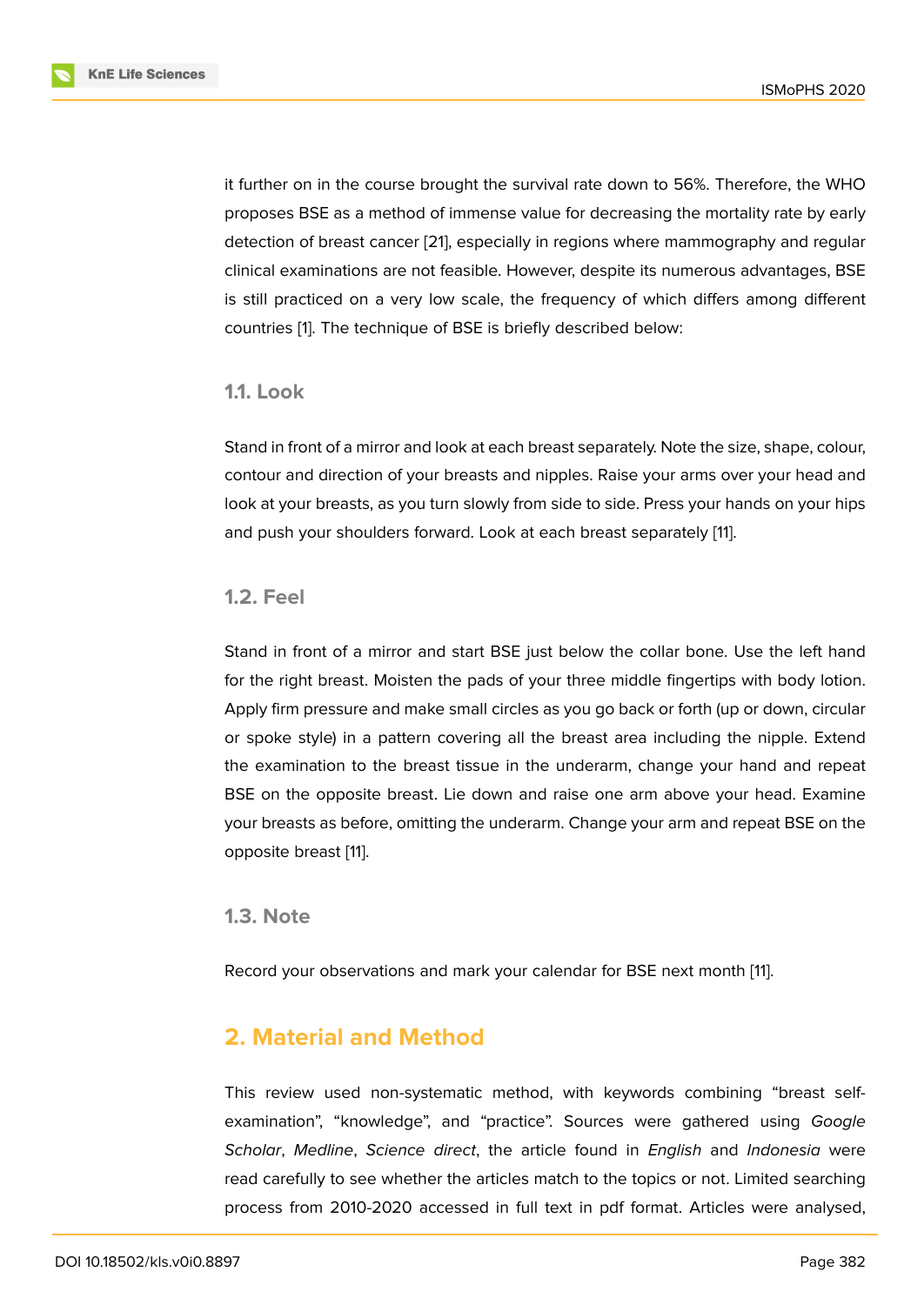extracted, and synthesized and then the evidence was determined. From the extraction and analysis result, it is hoped that a conclusion will be found.

# **3. Results**

Based on the search results using the specified keywords, the authors get the following data results:

| No.            | <b>Author/Year</b>             | <b>Title</b>                                                                                                                                                               | Country   | Methods/<br>materials               | <b>Result</b>                                                                                                                                                |
|----------------|--------------------------------|----------------------------------------------------------------------------------------------------------------------------------------------------------------------------|-----------|-------------------------------------|--------------------------------------------------------------------------------------------------------------------------------------------------------------|
| 1              | Juwita, Linda<br>et all / 2018 | Pengetahuan<br>Pemeriksaan<br>Payudara Sendiri<br>(SADARI)<br>terhadap Sikap<br>dan Perilaku<br>pada Remaja<br>Putri                                                       | Indonesia | Cross sectional /<br>Questionnaires | There is relation<br>between<br>knowledge and<br>attitudes breast<br>self-examination<br>(BSE) in young<br>female [10]                                       |
| $\overline{2}$ | Ahmed, Ayesha<br>et all / 2018 | <b>Breast</b><br>self-examination<br>awareness and<br>practices in young<br>women in<br>developing<br>countries: A<br>survey of female<br>students in<br>Karachi, Pakistan | Pakistan  | Cross sectional /<br>Questionnaires | Despite a positive<br>attitude found<br>among the<br>population toward<br>BSE, its<br>knowledge and<br>practice were<br>inadequate. [1]                      |
| 3              | Sari, Reni Puspita<br>/2017    | Hubungan<br>Pengetahuan<br>dengan Perilaku<br>SADARI sebagai<br>Deteksi Dini<br>Kanker Payudara                                                                            | Indonesia | Cross sectional /<br>Questionnaires | There is a positive<br>and significant<br>relationship<br>between<br>knowledge with<br>behaviour realize<br>as early detection<br>of breast cancer<br>$[19]$ |
| $\overline{4}$ | Birhane, Kalayu /<br>2017      | Practices of<br><b>Breast</b><br>Self-Examination<br>and Associated<br>Factors among<br><b>Female Debre</b><br><b>Berhan University</b><br><b>Students</b>                 | Ethiopia  | Cross sectional /<br>Questionnaires | This study<br>revealed that<br>most of the<br>participants had<br>low knowledge<br>and practice of<br><b>BSE</b> [4].                                        |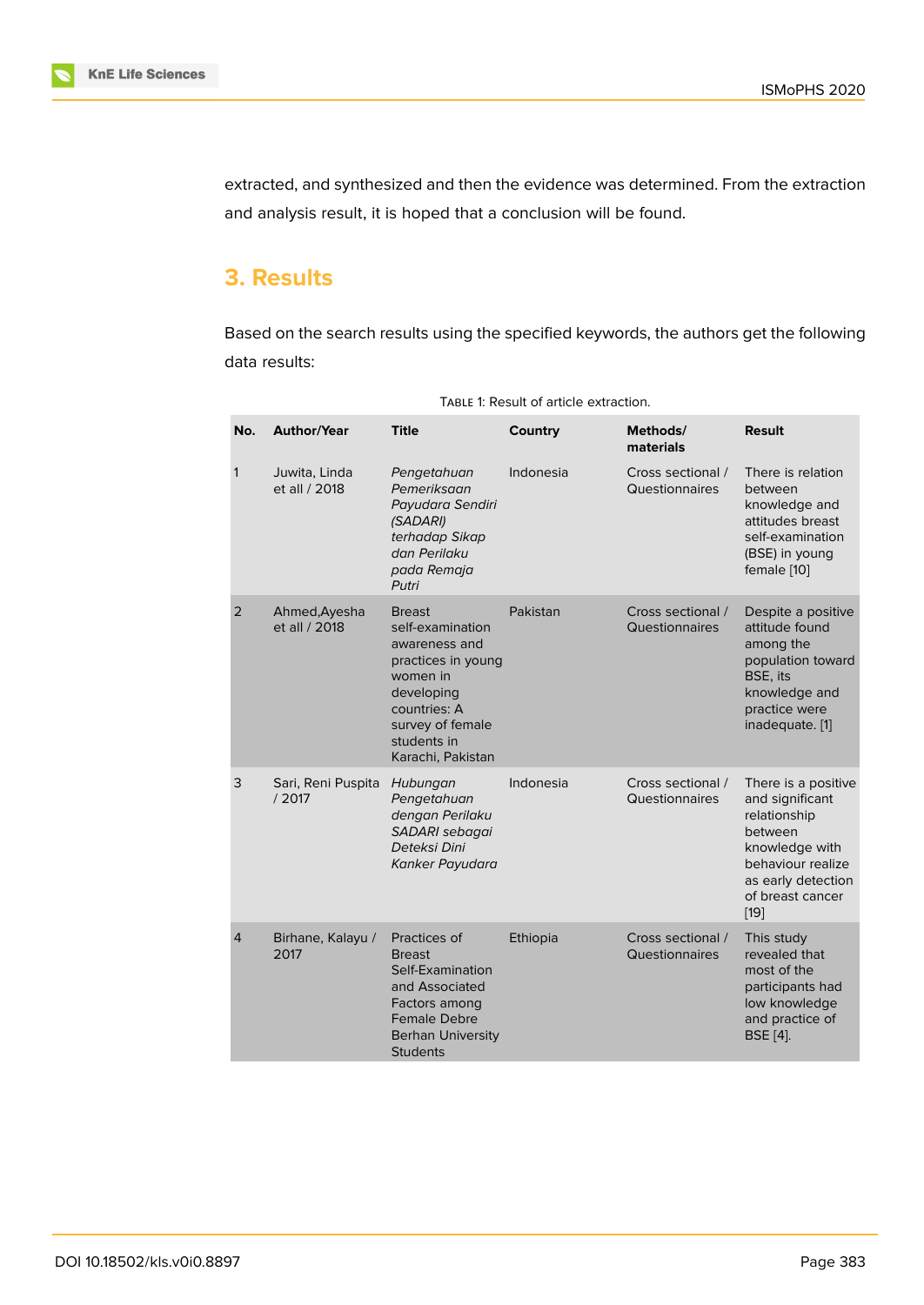| No. | <b>Author/Year</b>                | <b>Title</b>                                                                                                                                   | Country   | Methods/<br>materials              | <b>Result</b>                                                                                                                                                                                                                                                               |
|-----|-----------------------------------|------------------------------------------------------------------------------------------------------------------------------------------------|-----------|------------------------------------|-----------------------------------------------------------------------------------------------------------------------------------------------------------------------------------------------------------------------------------------------------------------------------|
| 5   | Brilliana, Alvita<br>et all/ 2017 | Faktor yang<br>Berhubungan<br>dengan Perilaku<br>Ibu Rumah<br>Tangga<br>Melakukan<br>Pemeriksaan<br>Payudara Sendiri<br>(SADARI).              | Indonesia | Cross sectional /<br>Questionaries | Factor related to<br>women's<br>behaviour toward<br><b>BSE</b> such as<br>attitude.<br>accessibility of<br>information, and<br>health care<br>provider support<br>[5].                                                                                                      |
| 6   | Tuyen, Do Quang<br>/2019          | <b>Breast</b><br>Self-Examination:<br>Knowledge and<br><b>Practice Among</b><br><b>Female Textile</b><br>Workers in<br>Vietnam                 | Vietnam   | Cross sectional /<br>Questionaries | There was a low<br>prevalence of<br>sufficient BSE<br>knowledge<br>(22.7%) and<br>practice (15.8%)<br>among<br>Vietnamese<br>female textile<br>workers. [20].                                                                                                               |
| 7   | Alwan, Nada.AS.<br>et all / 2012  | Knowledge,<br>attitude & practice<br>towards breast<br>cancer & breast<br>self-examination<br>in Kirkuk<br>University, Iraq                    | Iraq      | Cross sectional /<br>Questionaries | although the<br>knowledge about<br>breast cancer and<br>practice of BSE<br>was relatively<br>weak in Kirkuk,<br>yet the positive<br>attitude towards<br>learning the<br>screening<br>techniques and<br>the intention to<br>teach others were<br>fairly encouraging<br>$[3]$ |
| 8   | Nde, Fon Peter /<br>2015          | Knowledge,<br>attitude and<br>practice of breast<br>self-examination<br>among female<br>undergraduate<br>students in the<br>University of Buea | Cameroon  | Cross sectional /<br>Questionaries | These findings<br>highlight the<br>current<br>knowledge gap<br>that exists in the<br>practice of BSE in<br>the prevention of<br>breast cancer in<br>the study<br>population. [14]                                                                                           |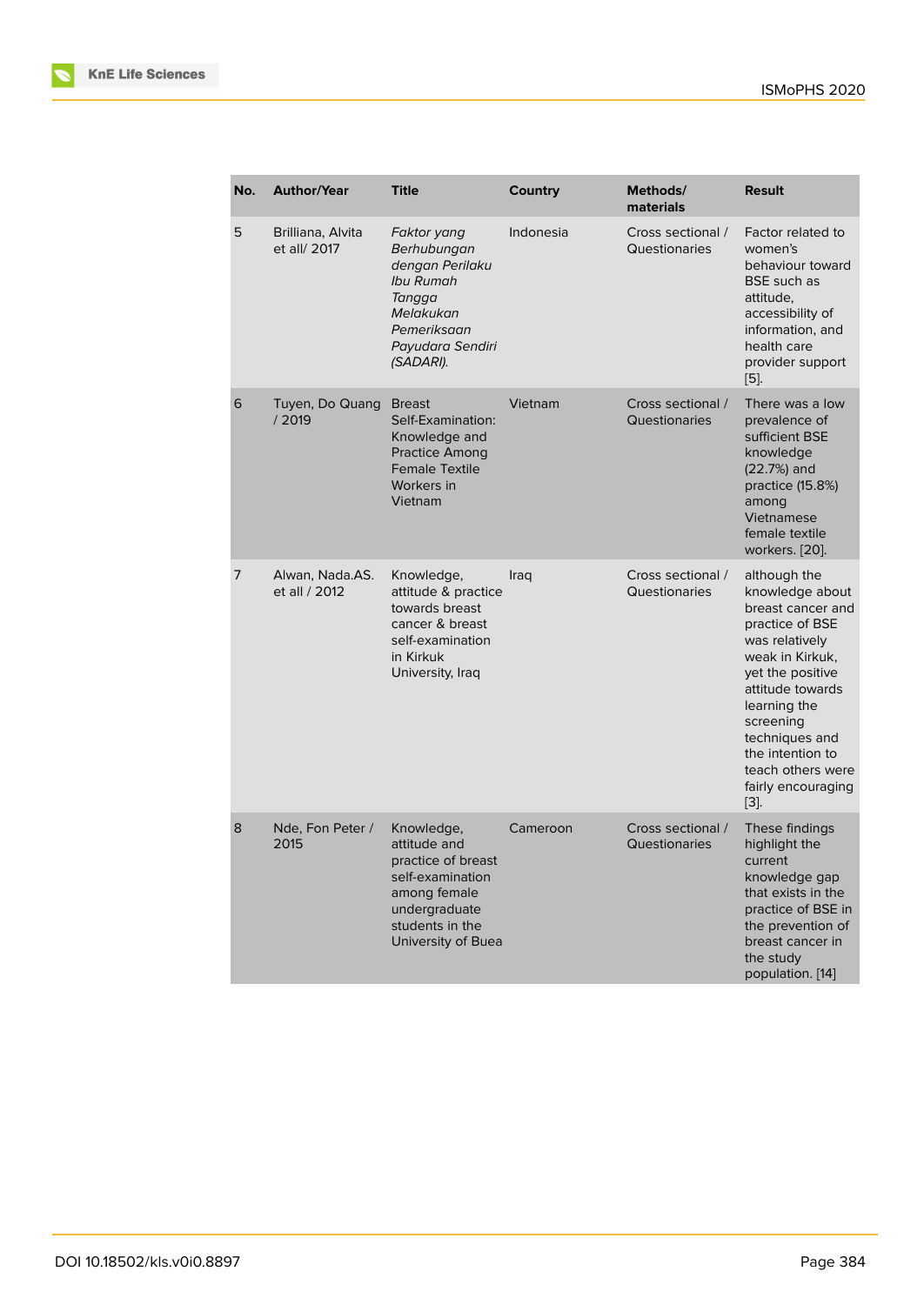| No.             | <b>Author/Year</b>                  | <b>Title</b>                                                                                                                                                                                                                            | Country  | Methods/<br>materials              | <b>Result</b>                                                                                                                                                                                                                                                                                                                                                    |
|-----------------|-------------------------------------|-----------------------------------------------------------------------------------------------------------------------------------------------------------------------------------------------------------------------------------------|----------|------------------------------------|------------------------------------------------------------------------------------------------------------------------------------------------------------------------------------------------------------------------------------------------------------------------------------------------------------------------------------------------------------------|
| 9               | Dagne, Asrat<br>Hailu et all / 2019 | Assessment of<br>breast self-<br>examination<br>practice and<br>associated factors<br>among female<br>workers in Debre<br><b>Tabor Town</b><br>public health<br>facilities, North<br>West Ethiopia,<br>2018: Cross-<br>sectional study. | Ethiopia | Cross sectional /<br>Questionaries | The study<br>showed that the<br>prevalence of<br>breast<br>self-examination<br>was low. Family<br>history of breast<br>cancer,<br>knowledge about<br>breast<br>self-examination<br>and self-efficacy<br>in practicing<br>breast self-<br>examination did<br>have statistically<br>significant<br>association with<br>breast<br>self-examination<br>practice [7]. |
| 10 <sup>°</sup> | Akhtari, Zavere<br>et all / 2011    | Knowledge on<br>breast cancer and<br>practice of breast<br>self-examination<br>among selected<br>female university<br>students in<br>Malaysia                                                                                           | Malaysia | Cross sectional /<br>Questionaries | The results<br>indicate that the<br>awareness of<br>breast cancer and<br>the practice of<br><b>BSE</b> are<br>inadequate<br>among the<br>respondents.<br>Thus, it is<br>important to<br>develop breast<br>cancer and breast<br>health awareness<br>campaign among<br>young women [2].                                                                            |

Source: author's own work.

From table above, we obtained 10 types of articles from the search results. The entire article is the result of research using cross sectional method with questionn[air](#page-8-2)es instrument. 10 The research articles came from both Indonesia and outside Indonesia. Overall, these 10 articles are research on the relationship between knowledge and practice of Breast Self-Examination in order to increase awareness of Breast Cancer in women. From these 10 articles, overall, the results showed that there was a significant relationship between knowledge and the Breast Self-Examination practice.

# **4. Discussion**

Breast Self-Examination (BSE) is an important, cheap and easy method for early diagnosis of breast cancer. Carcinoma of the breast is an important public health problem with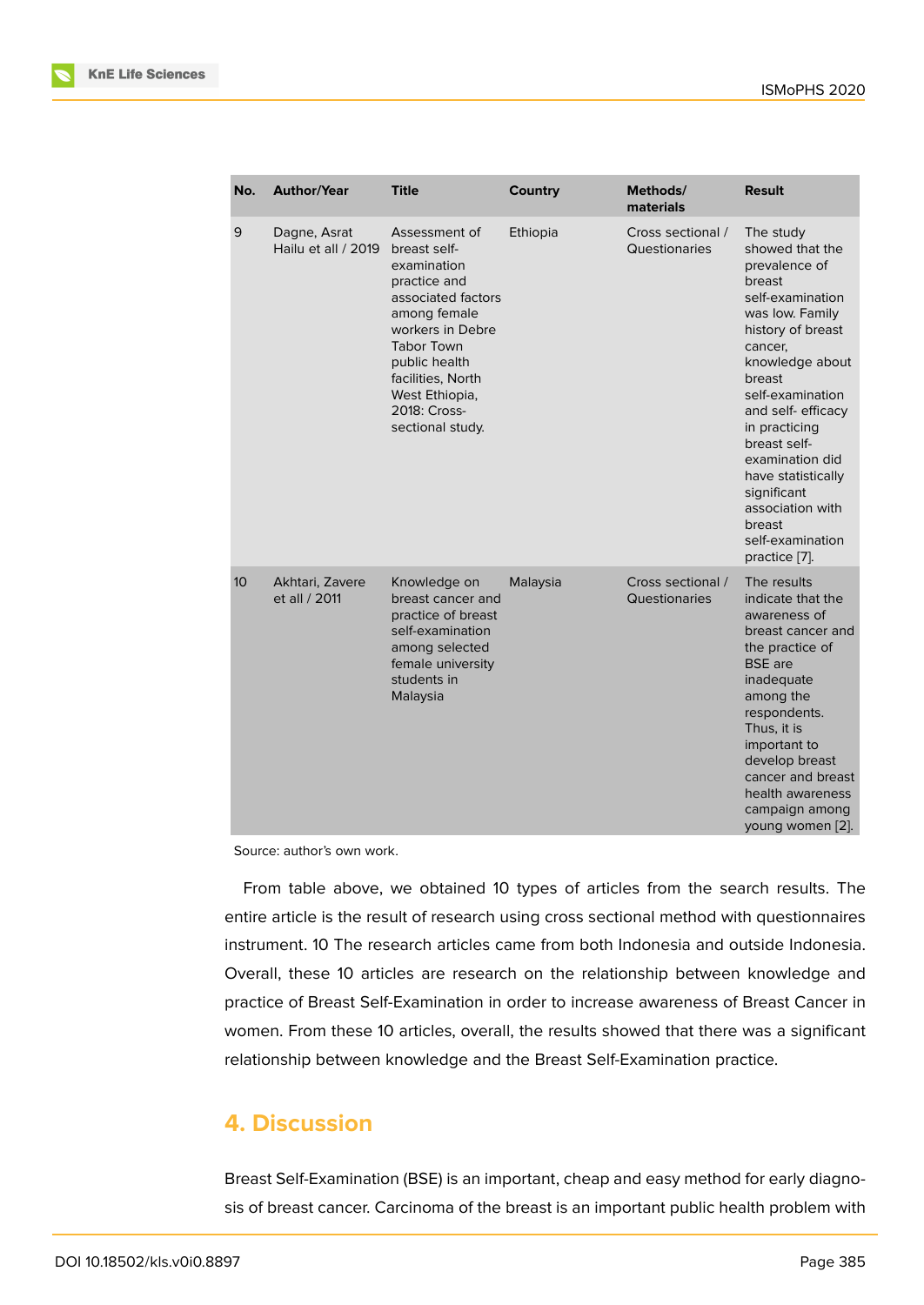its associated high morbidity and mortality [11, 21]. Current reports indicate that cancer of the breast is the commonest malignancy in females affecting more than a million females with an increasing incidence as the women presumably adopt a western lifestyle. They present with a bigger mass and late for tr[eat](#page-9-7)[me](#page-10-0)nt. The lifetime risk of breast cancer is about 10% for white women and 7.3% for black women. It reduces life expectancy of the population at risk especially those between thirty to fifty years. It has been predicted that some 3.5% of these women will die from breast cancer [11].

Early diagnosis of has a positive effect on the prognosis as well as limits the development of complications and disability. Furthermore, it increases life quality and survival. In some studies, it has been reported that women who caref[ully](#page-9-7) examined their breasts could find small masses of breast cancer and their prognosis became better [11].

From the researches which held in Indonesia, author can say there was a significant relationship between knowledge and the Breast Self-examination practice. That researches concludes respondents who are more frequently exposed to the in[for](#page-9-7)mation at media will get more information compared to people who are never been exposed to media information about BSE. Knowledge can be obtained from TV, radio, magazines and sources of information other [10].

Even though there were studies showed that the majority of the participants preferred to carry out BSE themselves, since not everyone is skilled to properly perform BSE, it is strongly suggested that at least [on](#page-9-4)ce, BSE should be done by a medical professional so that potential cases can be picked up at their earliest stage. This would also be beneficial for the general population as medical personnel would be able to teach them the correct method, which in turn would reduce their need to frequently visit the hospital for a check-up and prevent them from missing abnormalities due to incorrect methods [1].

Breast Self-examination practice was containing activity, time, and technique [19]. Someone will behave new when it has gone through the processes occur sequentially, namely a[w](#page-8-0)areness, interest, evaluation, trial, and adaptation [15]. There was a study showed that accessibility to information was also contribute to knowledge am[ong](#page-10-6) women. In the present study, the main sources of information about BSE were mass media (39.8%) followed by health professionals (22.3%). Similar[ly,](#page-10-7) studies from Ethiopia [7], Malaysia [2], Cameroon [14], and Iraq [3] identified media as a leading source of information about BSE.

The result of the present study is an expected finding because, nowadays, most [of](#page-9-6) young uni[ve](#page-8-2)rsity student[s in](#page-10-8) our count[ry](#page-8-1) are using Internet, television, and other mass media as a source of information. Therefore, use of these mass media would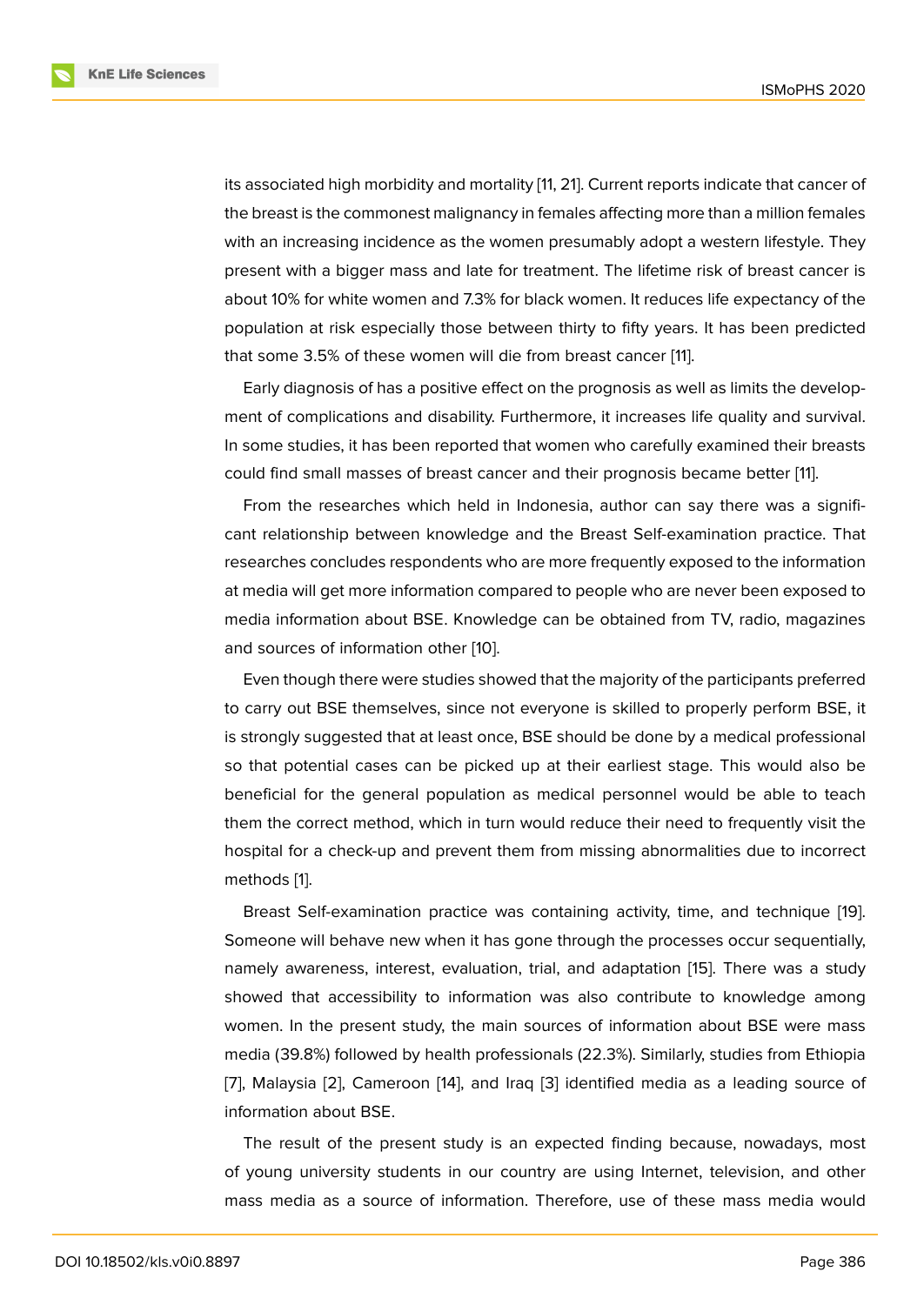help increase awareness about BSE and breast cancer in general. Additionally, health professionals should also create awareness about BSE and breast cancer through health information dissemination and health education programs [4].

Study in Vietnam showed insufficient knowledge of BSE was also significantly associated with insufficient performance of BSE [20]. Occupation is an important factor that affects the income and awareness of each person as well [as](#page-9-8) families. In addition, that study found that women without a history of breast-related diseases had the higher prevalence of insufficient BSE practiced, c[omp](#page-10-3)ared to those who did not. Obviously, when a woman herself does not have breast tumours, such as fibroids, cysts and so on, would be less likely to pay attention to BSE [20].

The general attitude of the respondents in Cameroon towards BSE was moderate, implying that just a little motivation may easily sway their attitude towards highly in favour of practicing BSE. Motivation to practi[ce](#page-10-3) BSE could be through the organization of health campaigns and publicity as was observed in this study [14]. Fear of detecting breast cancer was one of the factors cited by the respondents for not practicing BSE. Educating these young women could also help instil some courage in them. Further studies will be required to throw more light on the role of heal[th](#page-10-8) personnel and the media on the uptake and practice of BSE in women in the study area [14].

Study that done by Akhtari in Malaysia showed there were significant differences between knowledge of breast cancer and knowledge of BSE between those who practice BSE and those who did not practice BSE [2]. The mean k[no](#page-10-8)wledge score for those who did not practice BSE is higher than those practices BSE. This may be explained by the fact the awareness of breast cancer among the respondents could be attributed to the level of education of the responden[ts](#page-8-2) [3]. The most common reason that women cited for not performing BSE is that they "forgot", and did not know the optimal time for doing a BSE [2].

### **5. Conclusion**

BSE or Breast Self-examination is a method which recommended by WHO as a method of immense value for decreasing the mortality rate by early detection of breast cancer, especially in regions where mammography and regular clinical examinations are not feasible. Breast Self-examination could raise awareness about Breast cancer in women. The majority of study sample has unsatisfactory knowledge related to Breast Cancer & Breast Self-examination (BSE), had also not practicing BSE frequently. There were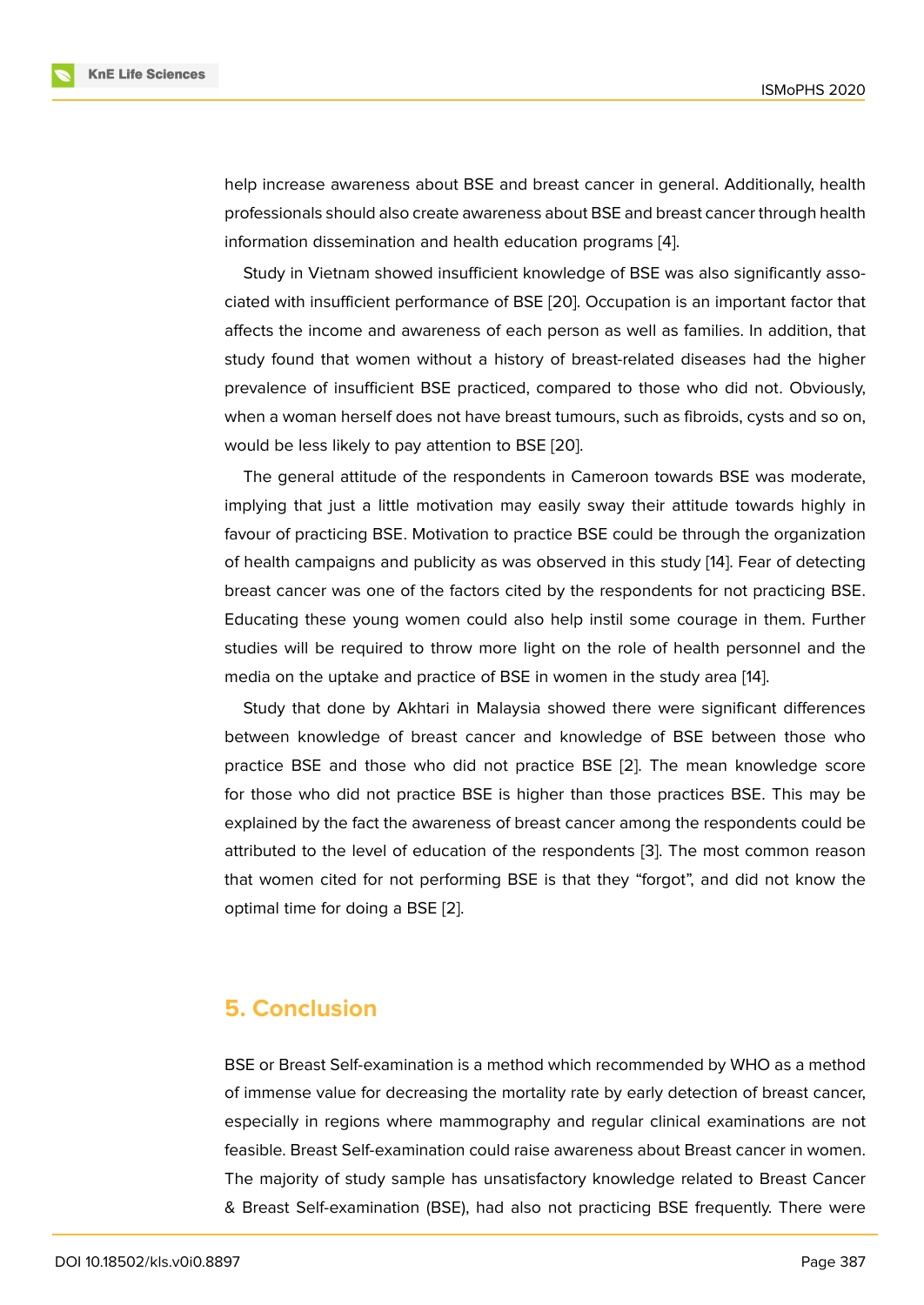factors which may contribute to make unsatisfactory knowledge related to Breast Selfexamination such as: occupation, education, exposure to media information, access to medical personnel, and also history of breast related disease.

There is some recommendation from the author such as: BSE training program should be done by Public Health System and promoted by government, Campaign in mass media, electronic media, and Internets about the importance of BSE, and Continuously researches about Breast Self-examination which held by Research Centre which inform to public the morbidity and mortality of Breast Cancer.

## **Acknowledgement**

Author would like to say thank you to Universitas Negeri Malang, Faculty of Sport Science because of opportunity that given to author so we could participate in writing a paper and publishing it.

# **Conflict of Interest**

The author(s) declared no potential conflicts of interest with respect to the research, authorship, and/or publication of this article.

### **References**

- <span id="page-8-0"></span>[1] Ahmed A, Zahid I, Ladiwala ZFR, Sheikh R, Memon AS. (2018). Breast self-examination awareness and practices in young women in developing countries: A survey of female students in Karachi, Pakistan. *Journal of Education and Health Promotion*, vol 7, issue 6, p 90. Retrieved from https://www.jehp.net/article.asp?issn=2277- 9531;year=2018;volume=7;issue=1;spage=90;epage=90;aulast=Ahmed
- <span id="page-8-2"></span>[2] Akhtari-Zavare, M., *et al*. (2011). Kn[owledge on Breast Cancer and Practice](https://www.jehp.net/article.asp?issn=2277-9531;year=2018;volume=7;issue=1;spage=90;epage=90;aulast=Ahmed) [of Breast Self-Examination among Selected Female University](https://www.jehp.net/article.asp?issn=2277-9531;year=2018;volume=7;issue=1;spage=90;epage=90;aulast=Ahmed) Students in Malaysia. *Medical and Health Science Journal*, vol.7, issue 3, pp. 49-56. Retrievedhttps://www.researchgate.net/publication/229144738\_Knowledge\_o n\_breast\_cancer\_and\_practice\_of\_breast\_self\_examination\_among\_selected\_f emale\_university\_students\_in\_Malaysia
- <span id="page-8-1"></span>[3] [Alwan, Nada A. S. \(2012\). Knowledge, Attitude & Practice towards Breast Cancer](https://www.researchgate.net/publication/229144738_Knowledge_on_breast_cancer_and_practice_of_breast_self_examination_among_selected_female_university_students_in_Malaysia) & [Breast Self-Examination in Kirkuk Univers](https://www.researchgate.net/publication/229144738_Knowledge_on_breast_cancer_and_practice_of_breast_self_examination_among_selected_female_university_students_in_Malaysia)ity, Iraq. *Asian Pacific Journal Reproduction*,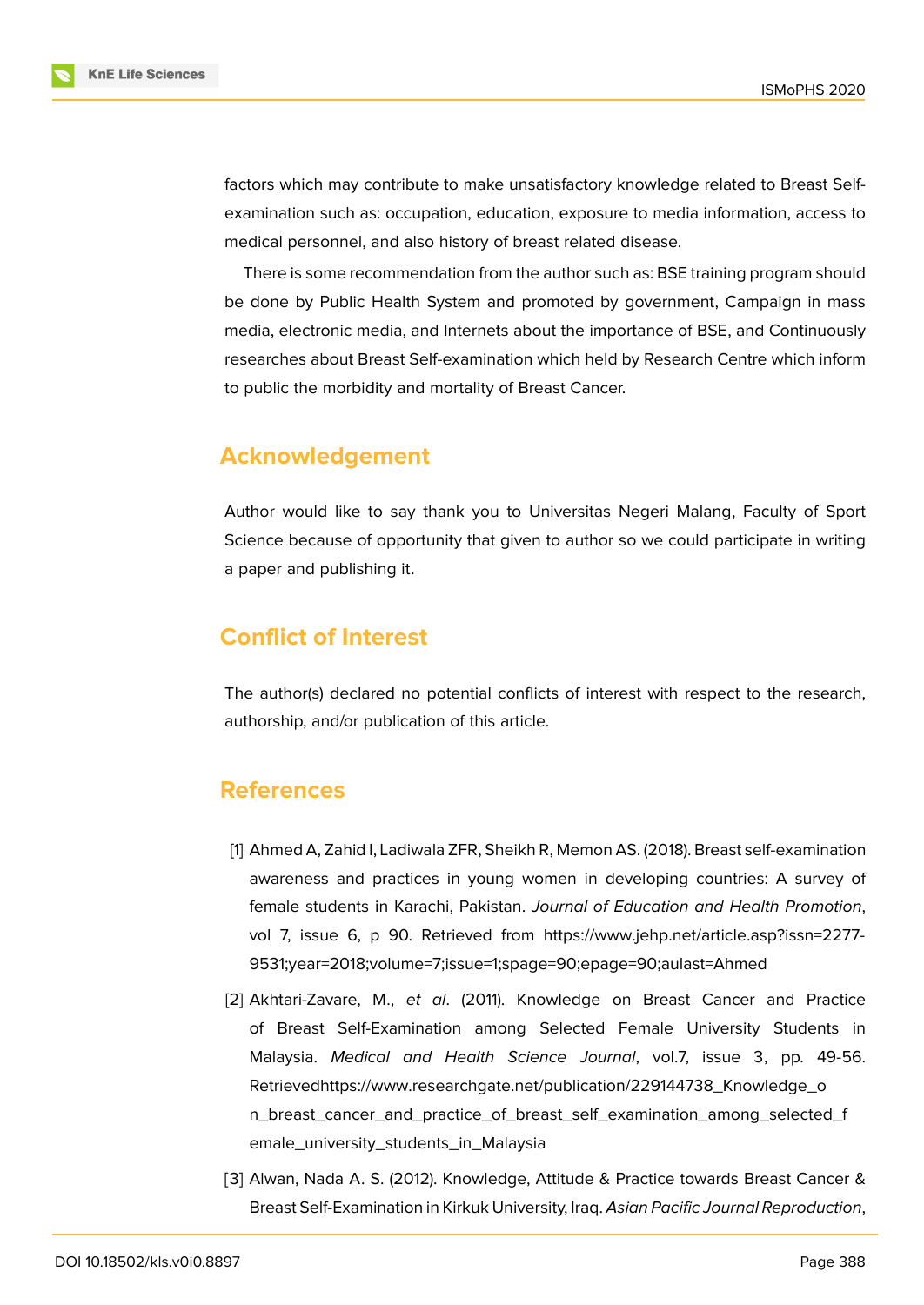vol. 1, issue 4 pp 308-311. Retrieved from https://www.sciencedirect.com/science/ article/pii/S2305050013600986

- <span id="page-9-8"></span>[4] Birhane, K., Alemayehu, M., Anawte, B., Gebremariyam, G., Daniel, R., Addis, S., Worke, T., Mohammed, A., & Negas[h, W. \(2017\). Practices of Breast Self-](https://www.sciencedirect.com/science/article/pii/S2305050013600986)[Examination and Associated F](https://www.sciencedirect.com/science/article/pii/S2305050013600986)actors among Female Debre Berhan University Students. *International journal of breast cancer*, vol *2017*, 8026297. Retrieved from https://doi.org/10.1155/2017/8026297
- [5] Brilliana, A., *et al*. (2017). Faktor yang Berhubungan dengan Perilaku Ibu Rumah Tangga Melakukan Pemeriksaan Payudara Sendiri (SADARI). *The Indonesian Journal of Public Health*[, vol. 12, issue 2, pp.1](https://doi.org/10.1155/2017/8026297)43–153. Retrieved from https://e-journal.unair. ac.id/IJPH/article/view/7589
- <span id="page-9-5"></span>[6] Bray, F., *et al*. (2018). GLOBOCAN Estimates of Incidence and Mortality Worldwide for 36 Cancers in 185 Countries. *CA Cancer J Clin*., vol. 68, [issue 6, pp. 394-424.](https://e-journal.unair.ac.id/IJPH/article/view/7589) [Retrieved from](https://e-journal.unair.ac.id/IJPH/article/view/7589) https://doi.org/10.3322/caac.21492
- <span id="page-9-2"></span>[7] Cooper G. M. (2000). *The Cell: A Molecular Approach. 2nd edition. The Development and Causes of Cancer*. Sunderland (MA): Sinauer Associates. ISBN-10: 0-87893-106- 6. Retrieved from [https://www.ncbi.nlm.nih.gov/boo](https://doi.org/10.3322/caac.21492)ks/NBK9963/
- <span id="page-9-6"></span><span id="page-9-0"></span>[8] Dagne, A. H., Ayele, A. D. and Assefa, E. M. (2019). Assessment of Breast Self-Examination Practice and Associated Factors among Female Workers in Debre Tabor Town Public Healt[h Facilities, North West Ethiopia, 2018: Cross- sec](https://www.ncbi.nlm.nih.gov/books/NBK9963/)tional Study. *PLoS ONE*, vol. 14, issue 8, p.e0221356. Retrieved from https://journals.plos.org/plosone/ article?id=10.1371/journal.pone.0221356
- [9] Gale, S. and Charette, D. (1999). *Rencana Asuhan Keperawatan Onkologi*. Jakarta: EGC.
- <span id="page-9-1"></span>[10] [Juwita, L. \(2018\). Pengetahuan Pemerik](https://journals.plos.org/plosone/article?id=10.1371/journal.pone.0221356)saan Payudara Sendiri (SADARI) terhadap Sikap dan Perilaku Pada Remaja Putri. *Adi Husada Nursing Journal*, vol. 4, issue 2, pp 11-7.
- <span id="page-9-4"></span>[11] Gwarzo, U. M. D. (2009). Knowledge and Practice of Breast Self-examination Among Female Undergraduate Students of Ahmadu Bello University Zaria, North western Nigeria. *Annals of African Medicine,* vol. 8, issue 1, pp. 55 – 58. Retrieved from https://pubmed.ncbi.nlm.nih.gov/19763009/
- <span id="page-9-7"></span>[12] Kemenkes RI. (2015). *Infodatin: Stop Kanker*. Jakarta: Pusat Data dan Informasi Kementrian Kesehatan RI. Retrieved from https://www.kemkes.go.id/resources/ [download/pusdatin/infodatin/infodatin-kank](https://pubmed.ncbi.nlm.nih.gov/19763009/)er.pdf
- <span id="page-9-3"></span>[13] National Cancer Institute. (2013). *Estimated New Cases and Deaths from Breast Cancer in the United States*. Retrieved from [http://www.cancer.gov/cancertopics/](https://www.kemkes.go.id/resources/download/pusdatin/infodatin/infodatin-kanker.pdf)